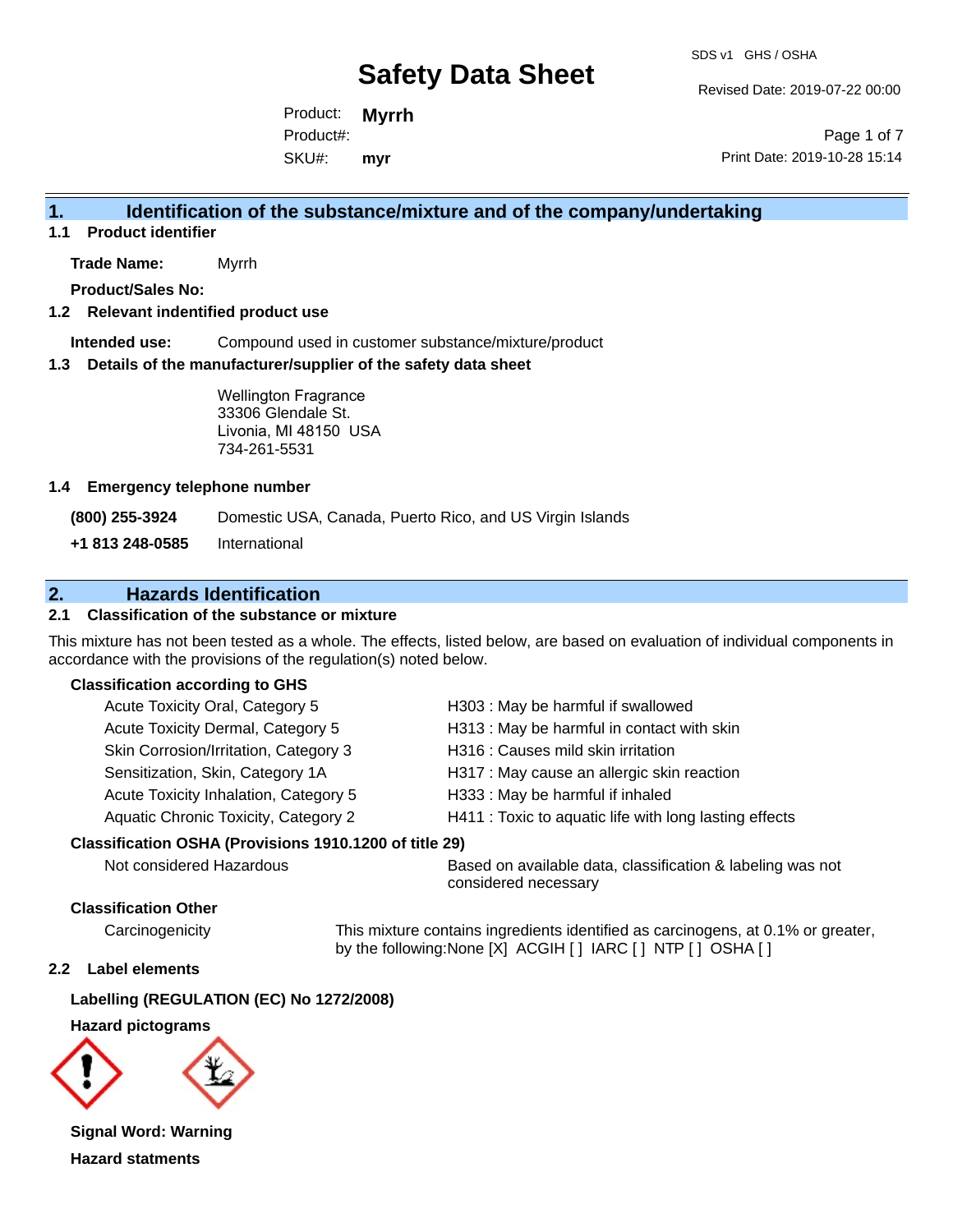#### SDS v1 GHS / OSHA

# **Safety Data Sheet**

Revised Date: 2019-07-22 00:00

Print Date: 2019-10-28 15:14

Page 2 of 7

Product: **Myrrh** SKU#: Product#: **myr**

| H303                            | May be harmful if swallowed                                             |
|---------------------------------|-------------------------------------------------------------------------|
| H313                            | May be harmful in contact with skin                                     |
| H316                            | Causes mild skin irritation                                             |
| H317                            | May cause an allergic skin reaction                                     |
| H333                            | May be harmful if inhaled                                               |
| H411                            | Toxic to aquatic life with long lasting effects                         |
| <b>Precautionary Statements</b> |                                                                         |
| <b>Prevention:</b>              |                                                                         |
| P <sub>272</sub>                | Contaminated work clothing should not be allowed out of the workplace   |
| P <sub>273</sub>                | Avoid release to the environment                                        |
| <b>Response:</b>                |                                                                         |
| $P302 + P352$                   | IF ON SKIN: Wash with soap and water                                    |
| $P304 + P312$                   | IF INHALED: Call a POISON CENTER or doctor/physician if you feel unwell |
| P312                            | Call a POISON CENTER or doctor/physician if you feel unwell             |
| $P333 + P313$                   | If skin irritation or a rash occurs: Get medical advice/attention       |
| P363                            | Wash contaminated clothing before reuse                                 |
| P391                            | <b>Collect Spillage</b>                                                 |
| Other Hemande                   |                                                                         |

### **2.3 Other Hazards**

### **no data available**

# **3. Composition/Information on Ingredients**

## **3.1 Mixtures**

This product is a complex mixture of ingredients, which contains among others the following substance(s), presenting a health or environmental hazard within the meaning of the UN Globally Harmonized System of Classification and Labeling of Chemicals (GHS):

| CAS#<br>Ingredient         | EC#                                                      | Conc.<br>Range | <b>GHS Classification</b>          |
|----------------------------|----------------------------------------------------------|----------------|------------------------------------|
| 84-66-2                    | 201-550-6                                                | $40 - 50 \%$   | H316; H402                         |
| Diethyl phthalate          |                                                          |                |                                    |
| <b>8050-15-5</b> 232-476-2 |                                                          | 20 - 30 %      | H402; H412                         |
|                            | Methyl ester of rosin (partially hydrogenated)           |                |                                    |
| 120-51-4                   | 204-402-9                                                | 10 - 20 %      | H302; H313; H400; H411             |
| Benzyl Benzoate            |                                                          |                |                                    |
| 66068-84-6                 | $266-100-3$ 5 - 10 %                                     |                | H315; H401; H411                   |
|                            | Isocamphenyl cyclohexanol (mixed isomers)                |                |                                    |
| 91-64-5                    | $202 - 086 - 7$ 2 - 5 %                                  |                | H302; H317; H402                   |
| Coumarin                   |                                                          |                |                                    |
| $32388 - 55 - 9$ 251-020-3 |                                                          | 1 - 2 $%$      | H303; H317; H400; H410             |
| Acetyl cedrene             |                                                          |                |                                    |
| 104-55-2                   | 203-213-9                                                | $0.1 - 1.0 \%$ | H303; H312; H315; H317; H319; H401 |
| Cinnamal                   |                                                          |                |                                    |
|                            | See Section 16 for full text of GHS classification codes |                |                                    |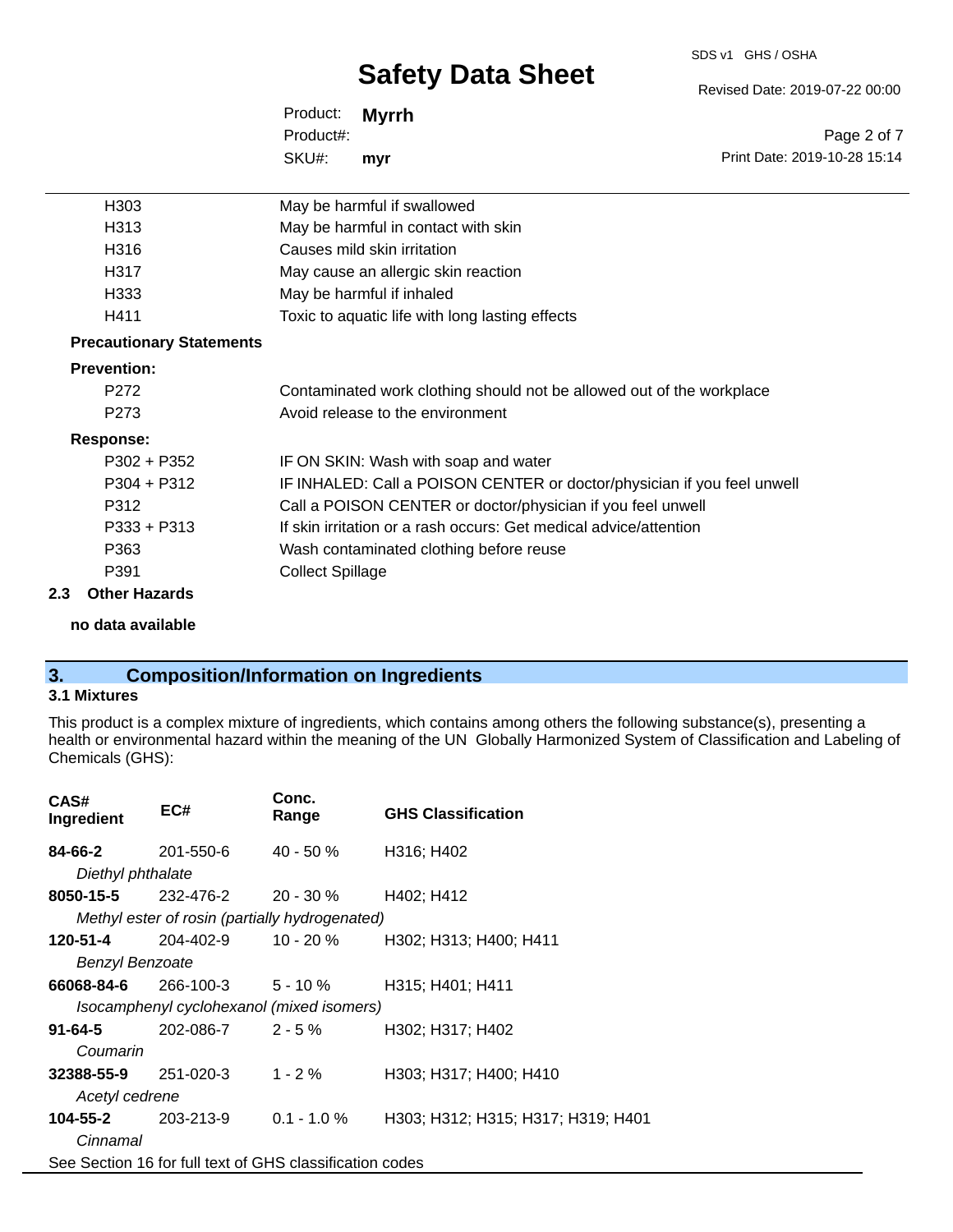SDS v1 GHS / OSHA

Revised Date: 2019-07-22 00:00

Product: **Myrrh** SKU#: Product#: **myr**

Page 3 of 7 Print Date: 2019-10-28 15:14

See Section 16 for full text of GHS classification codes which where not shown in section 2 Total Hydrocarbon Content (%  $w/w$ ) = 0.77

| <b>First Aid Measures</b><br>4.                                                   |                                                                                                               |  |  |
|-----------------------------------------------------------------------------------|---------------------------------------------------------------------------------------------------------------|--|--|
| <b>Description of first aid measures</b><br>4.1                                   |                                                                                                               |  |  |
| Inhalation:                                                                       | Remove from exposure site to fresh air and keep at rest.<br>Obtain medical advice.                            |  |  |
| Eye Exposure:                                                                     | Flush immediately with water for at least 15 minutes.<br>Contact physician if symptoms persist.               |  |  |
| <b>Skin Exposure:</b>                                                             | Remove contaminated clothes. Wash thoroughly with water (and soap).<br>Contact physician if symptoms persist. |  |  |
| Ingestion:                                                                        | Rinse mouth with water and obtain medical advice.                                                             |  |  |
| 4.2 Most important symptoms and effects, both acute and delayed                   |                                                                                                               |  |  |
| Symptoms:                                                                         | no data available                                                                                             |  |  |
| Risks:                                                                            | Refer to Section 2.2 "Hazard Statements"                                                                      |  |  |
| Indication of any immediate medical attention and special treatment needed<br>4.3 |                                                                                                               |  |  |
| <b>Treatment:</b>                                                                 | Refer to Section 2.2 "Response"                                                                               |  |  |
|                                                                                   |                                                                                                               |  |  |
| 5.<br><b>Fire-Fighting measures</b>                                               |                                                                                                               |  |  |
| <b>Extinguishing media</b><br>5.1                                                 |                                                                                                               |  |  |
| Suitable:                                                                         | Carbon dioxide (CO2), Dry chemical, Foam                                                                      |  |  |
| <b>Unsuitable</b>                                                                 | Do not use a direct water jet on burning material                                                             |  |  |
| Special hazards arising from the substance or mixture<br>5.2                      |                                                                                                               |  |  |
| During fire fighting:                                                             | Water may be ineffective                                                                                      |  |  |
| 5.3 Advice for firefighters                                                       |                                                                                                               |  |  |
| <b>Further information:</b>                                                       | Standard procedure for chemical fires                                                                         |  |  |

## **6. Accidental Release Measures**

### **6.1 Personal precautions, protective equipment and emergency procedures**

Avoid inhalation and contact with skin and eyes. A self-contained breathing apparatus is recommended in case of a major spill.

### **6.2 Environmental precautions**

Keep away from drains, soil, and surface and groundwater.

### **6.3 Methods and materials for containment and cleaning up**

Clean up spillage promptly. Remove ignition sources. Provide adequate ventilation. Avoid excessive inhalation of vapors. Gross spillages should be contained by use of sand or inert powder and disposed of according to the local regulations.

### **6.4 Reference to other sections**

Not Applicable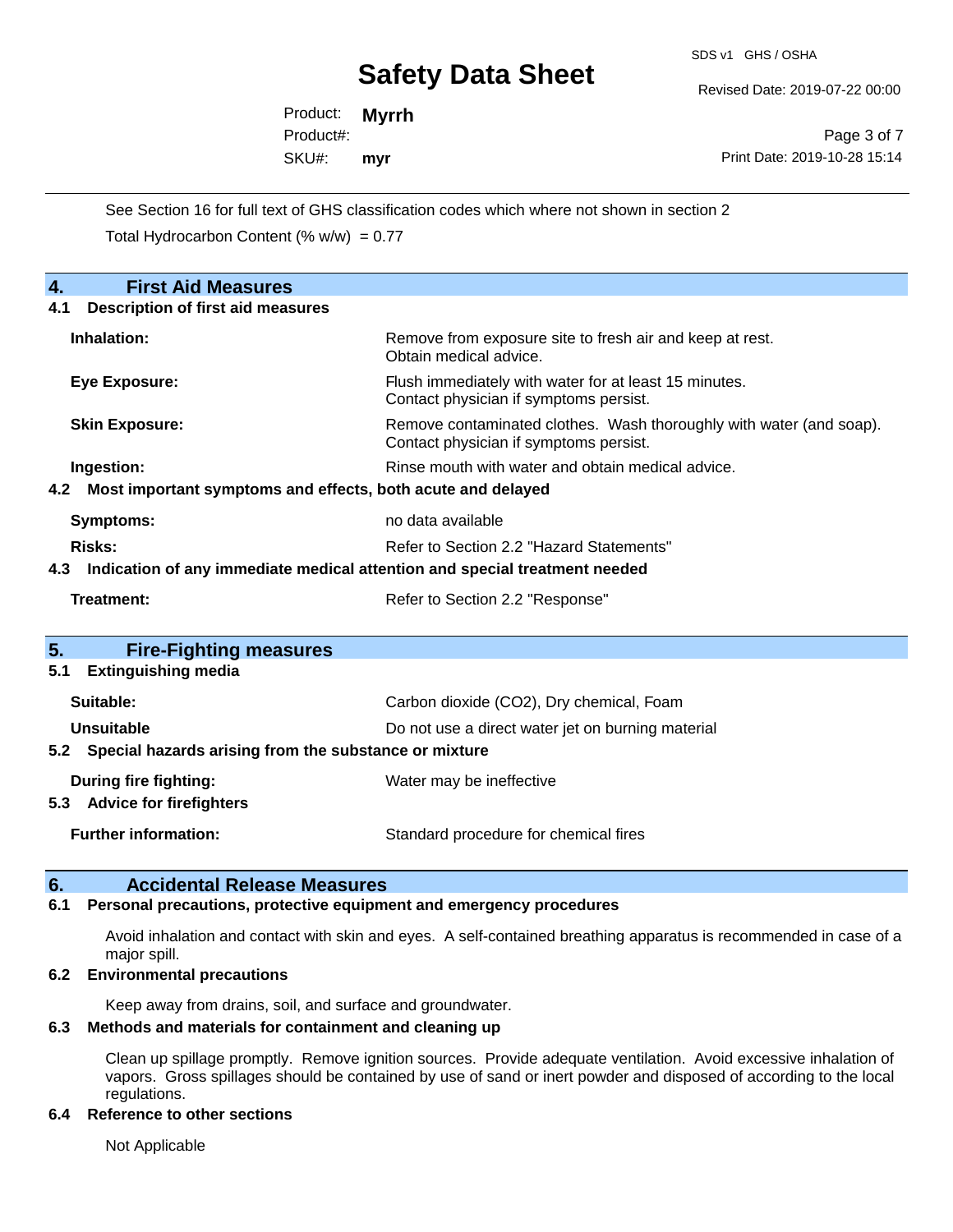Revised Date: 2019-07-22 00:00

Product: **Myrrh** SKU#: Product#: **myr**

Page 4 of 7 Print Date: 2019-10-28 15:14

# **7. Handling and Storage**

### **7.1 Precautions for safe handling**

Apply according to good manufacturing and industrial hygiene practices with proper ventilation. Do not drink, eat or smoke while handling. Respect good personal hygiene.

### **7.2 Conditions for safe storage, including any incompatibilities**

Store in a cool, dry and ventilated area away from heat sources and protected from light in tightly closed original container. Avoid uncoated metal container. Keep air contact to a minimum.

### **7.3 Specific end uses**

No information available

## **8. Exposure Controls/Personal Protection**

### **8.1 Control parameters**

| <b>Exposure Limits:</b> |                   |       |       |             |                                           |
|-------------------------|-------------------|-------|-------|-------------|-------------------------------------------|
| <b>Component</b>        |                   | ACGIH | ACGIH | <b>OSHA</b> | OSHA<br>TWA ppm STEL ppm TWA ppm STEL ppm |
| 84-66-2                 | Diethyl phthalate | b     |       |             |                                           |
|                         | _ _ _ _ _ _ _     |       |       |             |                                           |

**Engineering Controls:** Use local exhaust as needed.

### **8.2 Exposure controls - Personal protective equipment**

| Eye protection:                | Tightly sealed goggles, face shield, or safety glasses with brow guards and side shields, etc.<br>as may be appropriate for the exposure |
|--------------------------------|------------------------------------------------------------------------------------------------------------------------------------------|
| <b>Respiratory protection:</b> | Avoid excessive inhalation of concentrated vapors. Apply local ventilation where appropriate.                                            |
| <b>Skin protection:</b>        | Avoid Skin contact. Use chemically resistant gloves as needed.                                                                           |

### **9. Physical and Chemical Properties**

## **9.1 Information on basic physical and chemical properties**

| Appearance:                  | Liquid                                          |
|------------------------------|-------------------------------------------------|
| Odor:                        | Conforms to Standard                            |
| Color:                       | Yellow tint to Greenish or Golden Yellow (G1-8) |
| <b>Viscosity:</b>            | Liquid                                          |
| <b>Freezing Point:</b>       | Not determined                                  |
| <b>Boiling Point:</b>        | Not determined                                  |
| <b>Melting Point:</b>        | Not determined                                  |
| <b>Flashpoint (CCCFP):</b>   | >200 F (93.33 C)                                |
| <b>Auto flammability:</b>    | Not determined                                  |
| <b>Explosive Properties:</b> | None Expected                                   |
| <b>Oxidizing properties:</b> | None Expected                                   |
| Vapor Pressure (mmHg@20 C):  | 0.0013                                          |
| %VOC:                        | 0.00                                            |
| Specific Gravity @ 25 C:     | 1.0740                                          |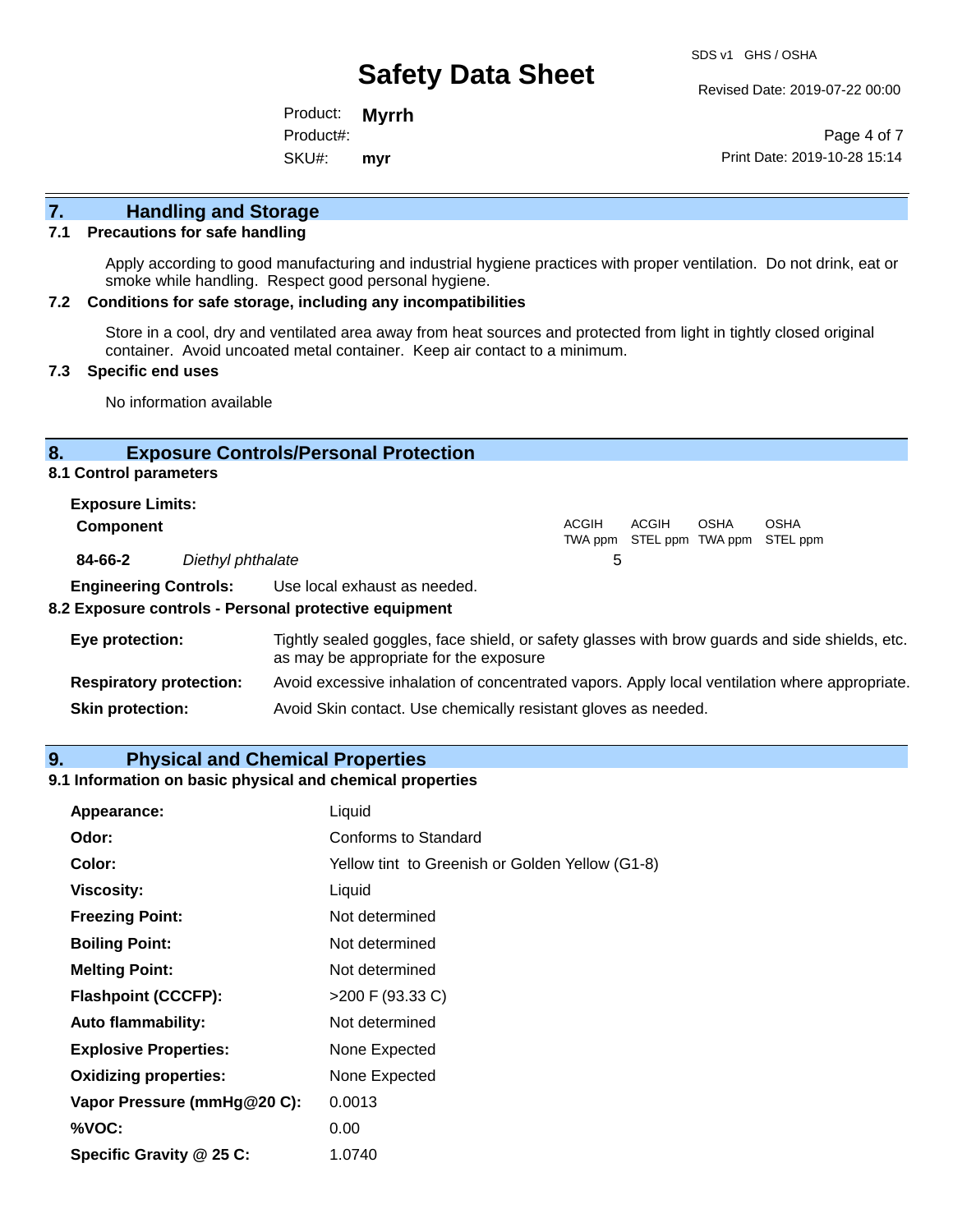Revised Date: 2019-07-22 00:00

| Product: <b>Myrrh</b> |     |                              |
|-----------------------|-----|------------------------------|
| Product#:             |     | Page 5 of 7                  |
| SKU#:                 | mvr | Print Date: 2019-10-28 15:14 |

| Density $@25C$ :         | 1.0710 |
|--------------------------|--------|
| Refractive Index @ 20 C: | 1.5160 |
| Soluble in:              | Oil    |

# **10. Stability and Reactivity**

| 10.1 Reactivity                         | None                                               |
|-----------------------------------------|----------------------------------------------------|
| <b>10.2 Chemical stability</b>          | Stable                                             |
| 10.3 Possibility of hazardous reactions | None known                                         |
| <b>10.4 Conditions to avoid</b>         | None known                                         |
| 10.5 Incompatible materials             | Strong oxidizing agents, strong acids, and alkalis |
| 10.6 Hazardous decomposition products   | None known                                         |

## **11. Toxicological Information**

# **11.1 Toxicological Effects**

Acute Toxicity Estimates (ATEs) based on the individual Ingredient Toxicity Data utilizing the "Additivity Formula"

| Acute toxicity - Oral - (Rat) mg/kg                | (LD50: 3603.2097) May be harmful if swallowed            |
|----------------------------------------------------|----------------------------------------------------------|
| Acute toxicity - Dermal - (Rabbit) mg/kg           | (LD50: 3758.0351) May be harmful in contact with skin    |
| Acute toxicity - Inhalation - (Rat) mg/L/4hr       | (LD50: 23.5880) May be harmful if inhaled                |
| <b>Skin corrosion / irritation</b>                 | May be harmful if inhaled                                |
| Serious eye damage / irritation                    | Not classified - the classification criteria are not met |
| <b>Respiratory sensitization</b>                   | Not classified - the classification criteria are not met |
| <b>Skin sensitization</b>                          | May cause an allergic skin reaction                      |
| <b>Germ cell mutagenicity</b>                      | Not classified - the classification criteria are not met |
| Carcinogenicity                                    | Not classified - the classification criteria are not met |
| <b>Reproductive toxicity</b>                       | Not classified - the classification criteria are not met |
| Specific target organ toxicity - single exposure   | Not classified - the classification criteria are not met |
| Specific target organ toxicity - repeated exposure | Not classified - the classification criteria are not met |
| <b>Aspiration hazard</b>                           | Not classified - the classification criteria are not met |

# **12. Ecological Information**

# **12.1 Toxicity**

| <b>Acute acquatic toxicity</b>     | Not classified - the classification criteria are not met |
|------------------------------------|----------------------------------------------------------|
| <b>Chronic acquatic toxicity</b>   | Toxic to aquatic life with long lasting effects          |
| <b>Toxicity Data on soil</b>       | no data available                                        |
| <b>Toxicity on other organisms</b> | no data available                                        |

**12.2 Persistence and degradability no data available**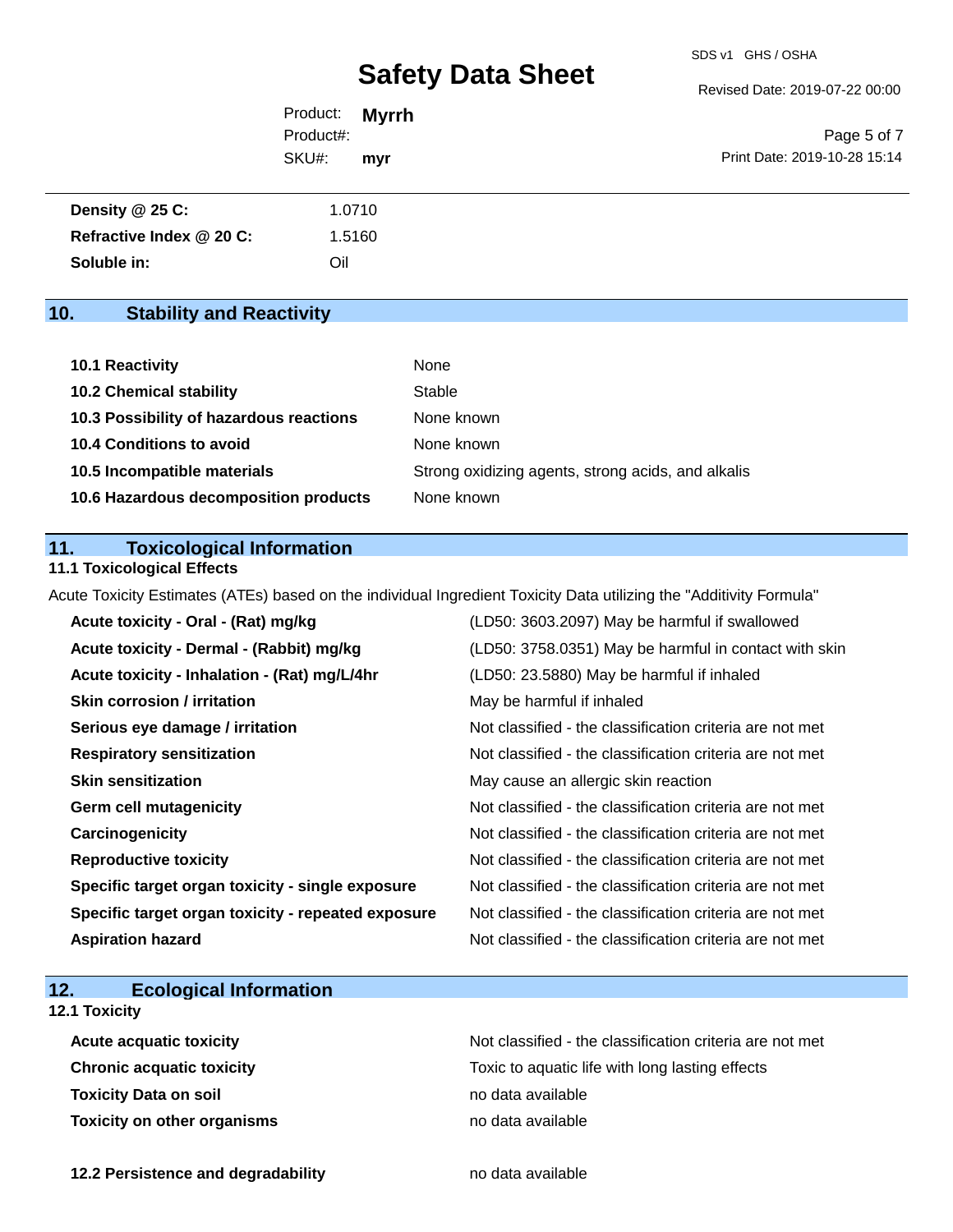SDS v1 GHS / OSHA

Revised Date: 2019-07-22 00:00

| Product: <b>Myrrh</b> |     |                              |
|-----------------------|-----|------------------------------|
| Product#:             |     | Page 6 of 7                  |
| SKU#:                 | mvr | Print Date: 2019-10-28 15:14 |
|                       |     |                              |

| 12.3 Bioaccumulative potential | no data available |
|--------------------------------|-------------------|
| 12.4 Mobility in soil          | no data available |
| 12.5 Other adverse effects     | no data available |

## **13. Disposal Conditions**

### **13.1 Waste treatment methods**

Do not allow product to reach sewage systems. Dispose of in accordance with all local and national regulations. Send to a licensed waste management company.The product should not be allowed to enter drains, water courses or the soil. Do not contaminate ponds, waterways or ditches with chemical or used container.

# **14. Transport Information**

| <b>Marine Pollutant</b>                                       | Yes. Ingredient of greatest environmental impact:<br>120-51-4 : (10 - 20 %) : Benzyl Benzoate |              |                                     |                 |               |
|---------------------------------------------------------------|-----------------------------------------------------------------------------------------------|--------------|-------------------------------------|-----------------|---------------|
| <b>Regulator</b>                                              |                                                                                               | <b>Class</b> | <b>Pack Group</b>                   | <b>Sub Risk</b> | UN-nr.        |
| U.S. DOT (Non-Bulk)                                           |                                                                                               |              | Not Regulated - Not Dangerous Goods |                 |               |
| <b>Chemicals NOI</b>                                          |                                                                                               |              |                                     |                 |               |
| <b>ADR/RID (International Road/Rail)</b>                      |                                                                                               |              |                                     |                 |               |
| <b>Environmentally Hazardous</b><br>Substance, Liquid, n.o.s. |                                                                                               | 9            | Ш                                   |                 | <b>UN3082</b> |
| <b>IATA (Air Cargo)</b>                                       |                                                                                               |              |                                     |                 |               |
| <b>Environmentally Hazardous</b><br>Substance, Liquid, n.o.s. |                                                                                               | 9            | Ш                                   |                 | <b>UN3082</b> |
| IMDG (Sea)                                                    |                                                                                               |              |                                     |                 |               |
| <b>Environmentally Hazardous</b><br>Substance, Liquid, n.o.s. |                                                                                               | 9            | Ш                                   |                 | UN3082        |

| 15.<br><b>Regulatory Information</b>      |                                                              |
|-------------------------------------------|--------------------------------------------------------------|
| <b>U.S. Federal Regulations</b>           |                                                              |
| <b>TSCA (Toxic Substance Control Act)</b> | All components of the substance/mixture are listed or exempt |
| 40 CFR(EPCRA, SARA, CERCLA and CAA)       | This product contains the following components:              |
| 84-66-2<br>$201 - 550 - 6$ 40 - 50 %      | Diethyl phthalate                                            |
| <b>U.S. State Regulations</b>             |                                                              |
| <b>California Proposition 65 Warning</b>  | No Warning required                                          |
| <b>Canadian Regulations</b>               |                                                              |
| <b>DSL</b>                                | 100.00% of the components are listed or exempt.              |
|                                           |                                                              |

# **16. Other Information**

### **GHS H-Statements referred to under section 3 and not listed in section 2**